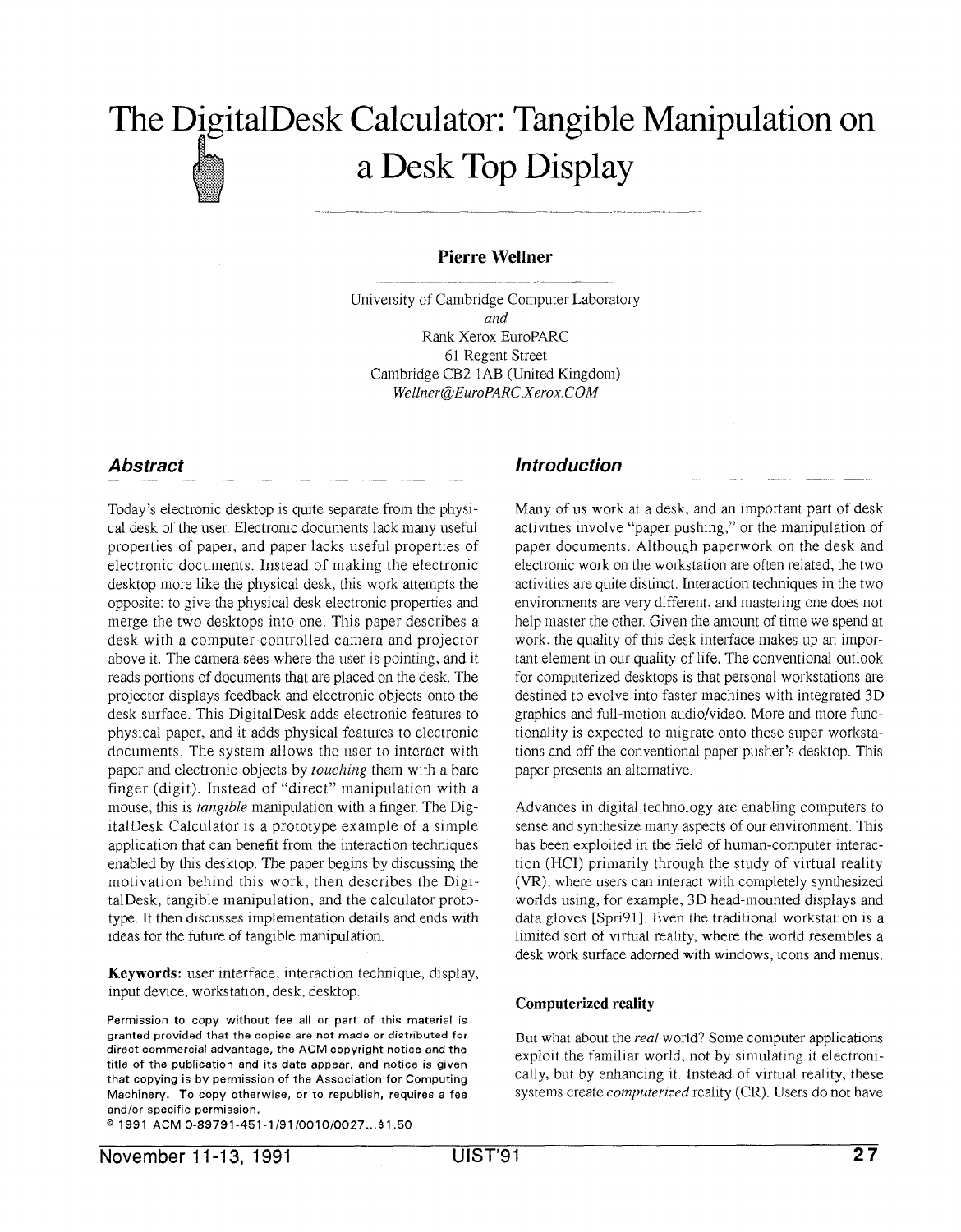

Figure 1. A DigitalDesk system

to enter a new world to use these systems. Instead, they continue to interact with familiar objects almost as before, but the computer adds new functionality.

Many existing systems are examples of computerized reality. At the University of Cambridge Computer Laboratory and Rank Xerox EuroPARC, for example, several systems use Active Badges [Want90] to detect peoples' movements throughout the buildings: Pepys [Newm91a] automatically creates a diary of daily activities for badge wearers, and BirdDog [OShe91] changes its display depending on who is in the room. The rooms in these buildings have added functionality without requiring people to use them differently. Other devices that preserve a familiar interface while enhancing it with electronic features are musical instruments such as computerized keyboards, guitars and dmms. Head-up displays [Wein91] create CR because instead of replacing what the user sees, they enhance it by superimposing a computer-generated image onto the real world. This approach to HCI has great advantages over the VR approach. Familiar tools are still usable as before, because CR interfaces are designed to be upwardly compatible with our interfaces to ordinary real-world objects. More examples of CR being developed at Xerox PARC are described in [Weis91].

Today's workstation requires the user to abandon the familiarity of the physical desk and enter the virtual world of the electronic desktop. Instead of VR, this paper applies CR to the desk. It describes a prototype DigitalDesk which

attempts to merge the physical amd electronic desktops mto one. It does not use the desktop metaphor because it is literally a desk top. With this desk, we can begin to explore interaction techniques that could sigmficantly change the way users interact with and think about computerized desktops.

# The DigitalDesk

The DigitalDesk is an ordinary desk and can be used as such, but it has a few extra capabilities. A video camera is mounted above the desk pointing down at the work surface. This camera's output is fed through a system that can detect where the user is pointing, and it can read portions of documents that are placed on the desk. A computer-driven projector is also mounted above the desk, allowing the system to superimpose electronic objects onto paper documents and the user's work surface [See Figure 1].

This system shares some features of the VIDEODESK, by Myron Krueger [Krue83. Krue84], Krueger's system consists of a light table with a video camera pointing down on it. Behind the table is a screen with the user's silhouette and various graphical objects that the user can interact with. The Mandala system [Vinc90] also uses a video camera to let a person control a musical performance using his or her entire body instead of just the hands, The DigitalDesk differs from these systems in that feedback is projected back onto the desk instead of on a separate screen. Another difference is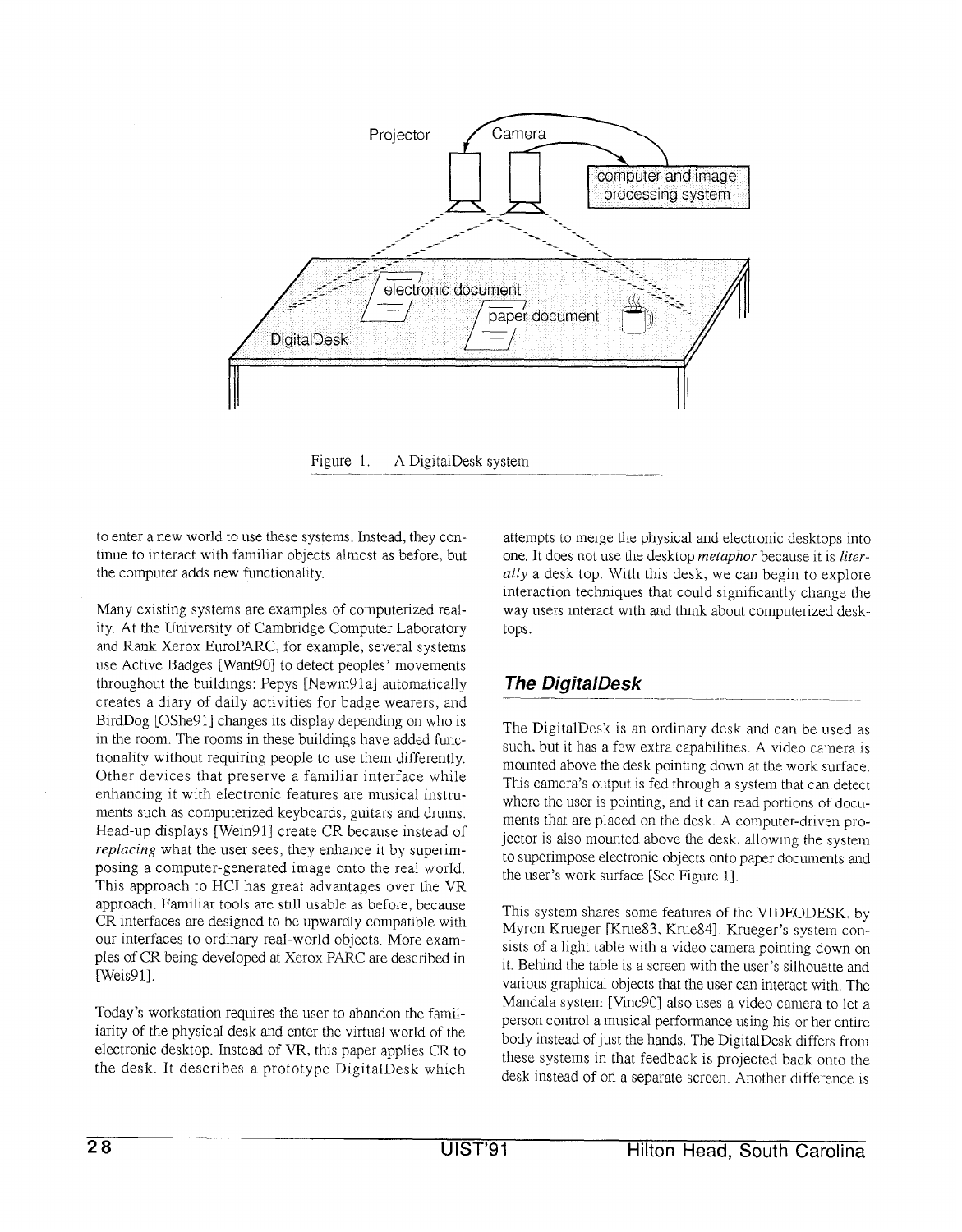that the camera is not only used to detect the position of the ments and clutter appearing on the desk. The main hands, but also to read portions of documents, The following sections describe the three key features of a DigitalDesk: using a camera to allow pomtmg with the fingers, reading paper documents on the desk, and projecting images onto the desk.

#### Using a camera to allow pointing with the fingers

The DigitalDesk aims to make electronic interactions on the desktop nearly identical to physical interactions. This requires manipulating objects with unencumbered hands, requiring an input techmque such as image-based hand tracking. There are several problems with this approach to hand tracking [Stur91], but they fall into two main categories: performance limitations and occlusion. The performance problems are being solved as computer hardware improves, and occlusion of the fingers (by other objects and parts of the body) does not seem to be a significant problem m the context of desk work. Hands on a desk have a hnuted range of motion, and desk work is mainly two dimensional. Pointing at things on the Digital Desk is much like pointing out things to another person. The finger works well when pointing to large objects, but for higher precision, as when pointing to a single character, it is useful to point with something like a pen to avoid ambiguity. The current implementation only allows a single pointer, but Krueger's VID-EODESK demonstrated a wide variety of addltlond single and multi-finger interaction techniques that could also be used.

A problem when observing the hands through an overhead camera is that it is difficult to determine exactly the moment when the user presses something. A pause in movement often occurs without a press being intended. This problem is solved relatively easily, however, by listening. A small snare-drum microphone is attached underneath the desk and its digitized signal is fed into the system. From this data, the system detects a tap. A more difficult problem is how to detect dragging. More sophisticated sound processing could be used or a second camera, but the easiest solution seems to be placing a touch pad in the surface of the desk. From a CR point of view, a digitizing tablet is not as effective in merging the electronic and physical desktops because lt requires holding a special-purpose pointing dewce. The basic finger-following system can be used as an altematwe pointing device for a conventional workstation, but the DigitalDesk does more than this.

Because the DigitalDesk needs to read documents in addition to tracking the hand, it cannot rely on having a bright white background, as VIDEODESK and the Mandala system do. It must be able to distinguish the hand from docudistinguishing characteristic of hands is that they move, so finger-following is currently accomplished by using image differencing to perform motion detection. Although changes m the unage occur for other reasons than movmg hands, this techmque is reasonably accurate.

### Reading portions of documents on the desk

A great deal of information comes to us as printed matter. The "paperless office" predicted in the 70's never happened. In fact, the market for business paper has continued to grow faster than the general economy  $[Xero91]$ . Paper is cheap, very high resolution, portable, universal, and you can spread it out all over your desk. A computerized desktop ought to be able to access some of this paper-based information electromcally. A natural way to input a page or less of text into a computer is to point at the text with a finger. This is how we show text to another person, and it is much simpler than using a scanner, no matter how small. One difficulty is that the finger sometimes obscures some of the characters. Other difficulties, such as poor lighting, are discussed below in the section on implementation issues. A greater problem, however, is the low resolution of standard video cameras. One approach to this problem, taken by a related project at Euro-PARC [Newm91b], is to simulate a high resolution camera by manually pre-scannmg documents then using the low resolution camera image to look up the corresponding scanned document. This work instead uses multiple cameras, some of which are zoomed m very close to the desk. The system generally looks through a wide angle wew to track the finger, but lt switches to a close-up view to do character recognition. In the long run, high definition television and advances in cheap, integrated digital cameras will make this approach more practical than it is today.

### Projecting images on the desktop

Projection provides similar capabilities to using a large flat display screen, but It has the advantage that computer-generated images can be superimposed on paper documents. A problem with overhead projection is shadows; for example, one cannot lean over to look at a projected lrnage too closely. In practice, however, this has not yet proved to be a problem. Another issue with projection is the brightness of the room. The projector used in these experiments works quite well with the room's normal fluorescent lights, but a bright desk lamp makes the display unreadable. The same would be true of direct sunlight, so this limits the desk's usability m some settings. One last problem with projection 1s that not all surfaces make good screens, The projection area should be white m order to see the projected images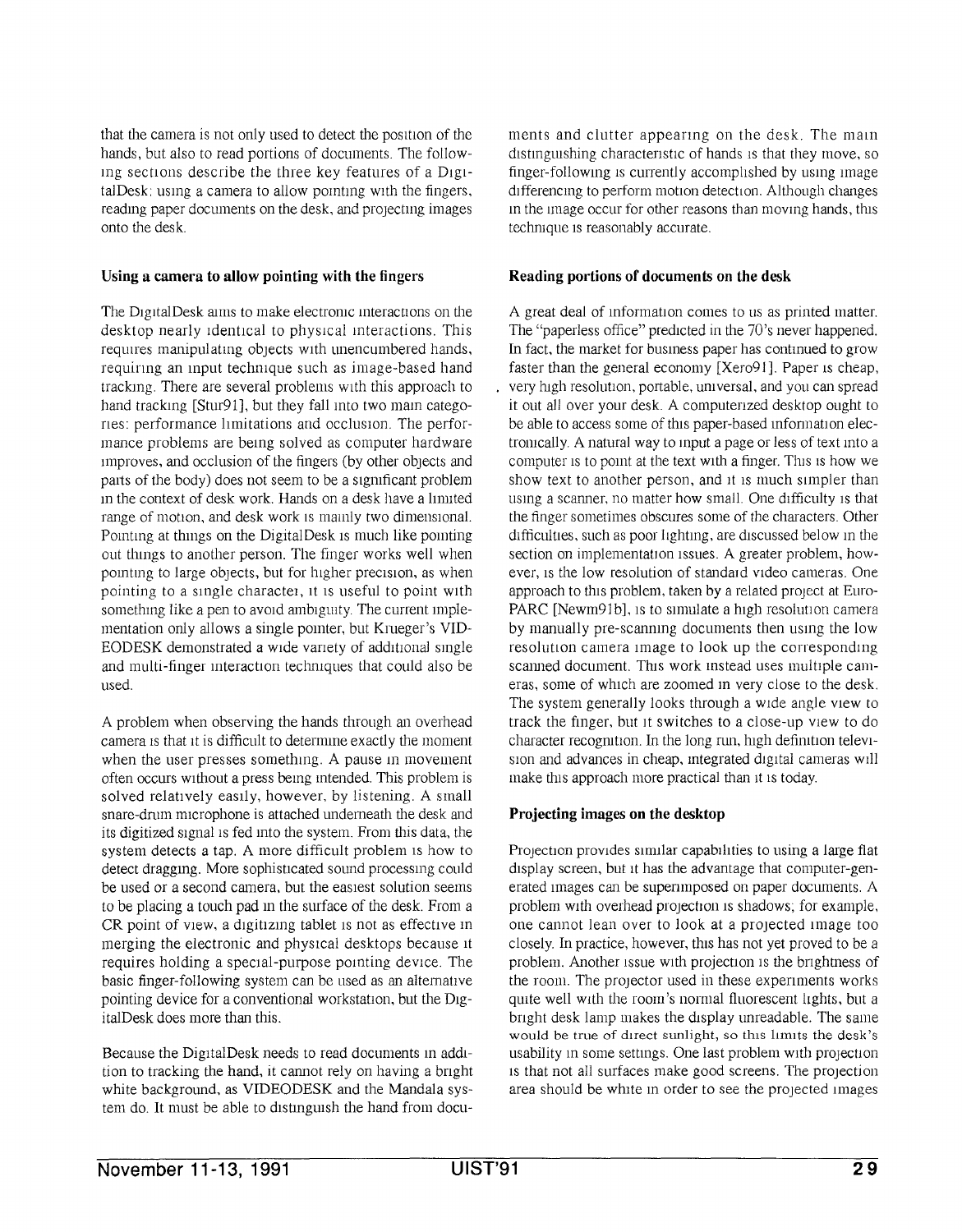most clearly. An ideal system would have projection both from above and from below.

#### Tangible manipulation

A goal of the DigitalDesk is to apply computerized reality to the desk. This means that interactions on the DigitalDesk should be upwardly compatible with interactions on an ordinary desk, i.e. the old way should still work. The old way to interact with objects on the desk is to reach out and touch them. On a DigitalDesk, both physical and electronic objects can be manipulated by touching them. This is different from mouse-based "direct" manipulation (which is actually not direct at all). This is *tangible* manipulation. These interfaces are designed to work in the same way for both electronic and physical objects, The goal here is that when the user learns to do something with an electronic document, he or she can do the same thing to a paper document, and vice versa. Although this goal may never be fully achieved, it is the driving spirit of this research.

## The DigitalDesk Calculator

The DigitalDesk Calculator is a prototype of a simple example that illustrates how an application might benefit from tangible manipulation. Informal and video-recorded observations [Harp91] indicate that people using desk calculators often enter numbers that are already printed on a piece of paper lying on the desk. Users have to manually copy the numbers into the calculator in order to perform arithmetic on them. Transcribing these numbers can constitute a large proportion of the keystrokes when using a calculator, and a large proportion of the errors.

The DigitalDesk Calculator is projected onto the desktop, and the user can use it much like a regular electronic calculator. The projected cursor follows the user's finger as it moves around on the desktop. To enter a number, the user taps on the desired projected buttons. The advantage of this calculator over an ordinary calculator, however, is that it has an additional way to enter numbers. If the number to be entered is already printed on a piece of paper lying on the desk, the user can simply point at it with a finger or other pointer. In front of the user's finger is projected a rectangle that indicates what is being pointed to. When the user taps, the system reads the number with the camera, recognizes it, and treats it as though the digits had been typed into the calculator by hand. Feedback is provided by displaying the indicated numbers in the projected calculator.



Figure 2, The DigitalDesk calculator

An example where this would be useful is when a price list for a variety of items is on the desk and cost calculations need to be made from these prices. Almost all the relevant numbers are already on the paper and can easily be input using this system. Tangible manipulation is used to physically drag the price list on the desk, and to electronically select the numbers. Much fewer keystrokes are required to perform the calculations than with a conventional calculator.

The current implementation only recognizes a single typeface, and the number must be somewhat isolated from the text. The system is therefore a prototype, not yet robust enough for real users, but it demonstrates the utility of the concept.

### **Implementation Issues**

### Processing images in real time

Response time is considered one of the chief determinants of user satisfaction with interactive computer systems [Baec87]. This is especially true for direct manipulation systems, VR systems, and it will also be true for a DigitalDesk. Sophisticated pattern matching algorithms can be used when there are no time limits, but this system should ideally be able to process every video frame, which means processing 25 or 30 frames per second. This requires either very fast special-purpose hardware, or techniques for minimizing the amount of processing required.

The current implementation uses simple image processing hardware. It initially subsamples the image of the desk surface and processes it at very low resolution to get an approximate location for the finger. Only then does the system scale to its full resolution in order to get a precise location, so only small portions of the image need to be

.—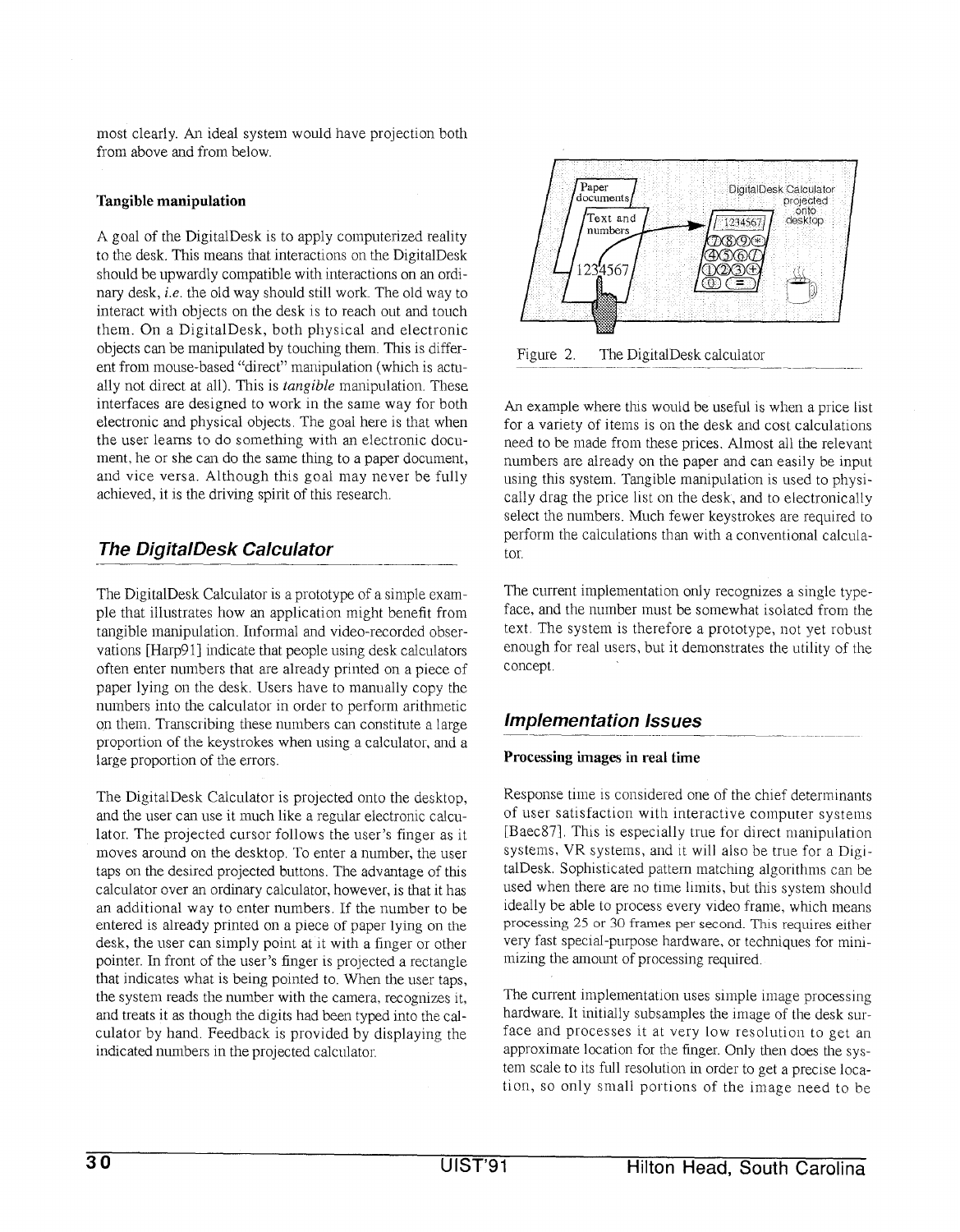processed. If the user moves too quickly, the system loses track of where the finger is, so it immediately zooms back out to find it. The result is that large, quick movements are followed less precisely than fine movements, but for pointing applications this seems acceptable.

Motion detection uses an image loop-back feature of the image processing board that allows the most significant bits of two images to be sent through a lookup table. This table is set up to subtract the two images, allowing very fast differencing of sequential frames. Current finger-tracking performance using a Sun 4/110 and an Itex100 image processing board is between 6 and 7 frames per second.

### Obtaining a high contrast image

Simple thresholding is not adequate for obtaining an image suitable for character or finger recognition. In normal office lighting, the range of brightness on different parts of the desk varies greatly, so a simple threshold creates large patches of black and white. Another problem can be automatic gray balancing on the camera. This can cause a change in brightness in one part of the image to affect the values in all other parts. These problems were solved, however, by using a histogram-based adaptive thresholding method [Wall74, Cast79].

### System architecture

One of the goals in this DigitalDesk implementation was to be able to run standard X Window applications using the finger as a pointing device. The system is implemented so that finger location and tapping information are sent through X in such a way that from the point of view of applications, these events are indistinguishable from those of the mouse. The system runs on two machines: a Sun 4/110 and a SPARCstation. This is because the image processing board plugs into a VME bus, while the projected LCD display plugs into an Sbus. Figure 3 illustrates how the software modules interface to each other and the hardware (note key in the bottom right corner). The system is implemented in C++ and C under SunOS and TCP/IP.

# Future Tangible Manipulation

The currently implemented DigitalDesk has only begun to explore the possibilities for tangible manipulation. This section describes some additional ways in which a DigitalDesk could be used. Although not yet currently implemented, the following examples illustrate the style of interaction that tangible manipulation might enable in the future.



### Medium-independent tools

Fingers are not the only things that can be used in both the electronic and physical medium on a DigitalDesk. Conventional desk tools can also benefit from being computerized when they are used on this desk if the tools are recognized by the system. An ordinary eraser, for example, can be made to erase electronic documents in addition to physical documents. A stapler could be used to attach electronic documents together, and a staple remover would detach them.

#### Moving between the paper and electronic worlds

Both electronic and paper documents can be dragged on the surface of a DigitalDesk with the hands. In order to further integrate the two sides of the desk it would be useful to have a "door" between them. This can be implemented with two slots on the side of the desktop. If the user drags an electronic document to one of the slots (a printer), then it comes out as a paper document. If the user drags a paper document to the other slot (a scanner), then it enters the desk as an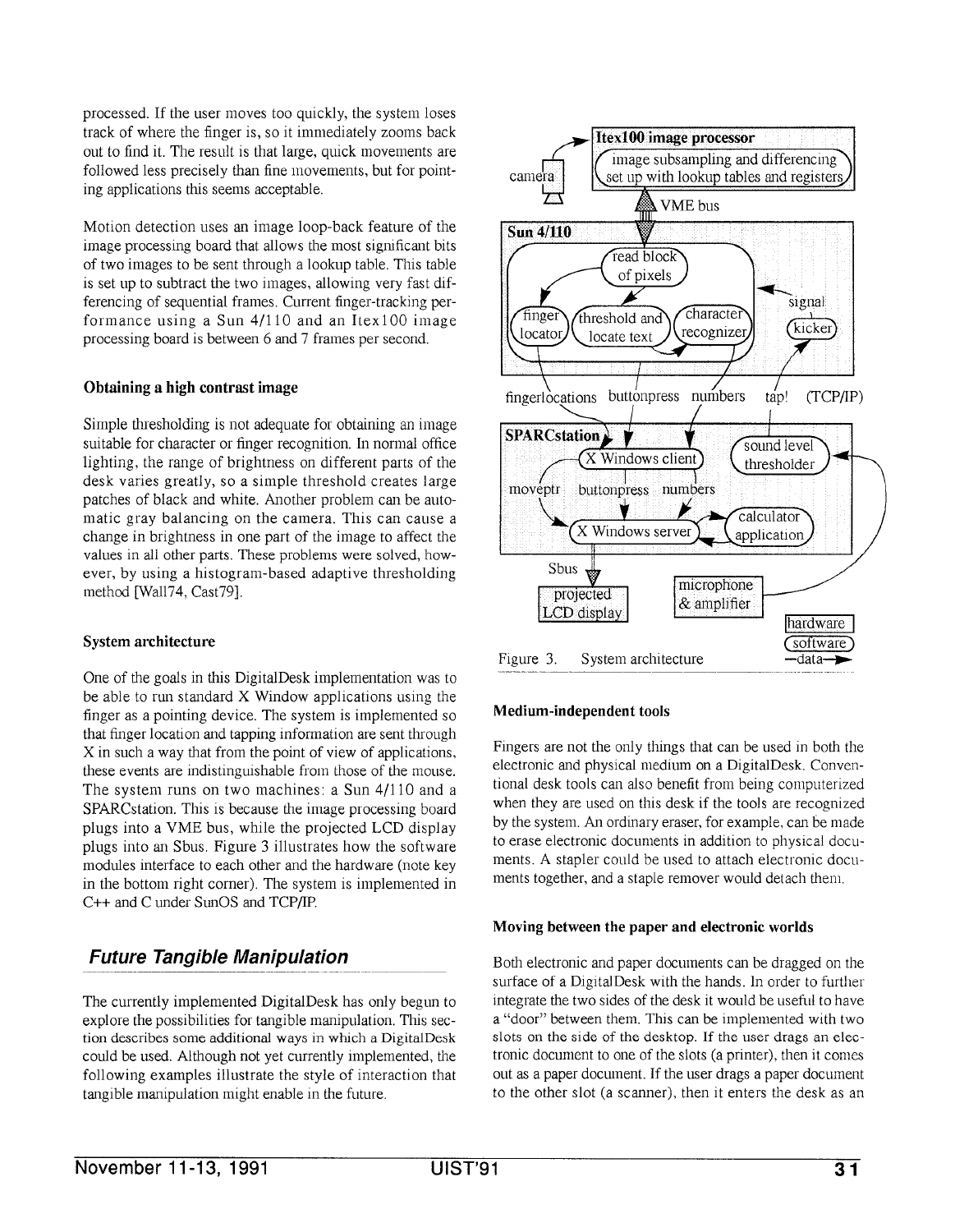electronic document. It may be possible to implement this with a single slot: why have a separate in-door and outdoor? In Figure 4, the solid arrows indicate movements of documents by hand.



Figure 4. Moving documents through the desktop

This desktop could replace a conventional workstation, but some users may want to remain backward-compatible with the workstation style of interaction, The two can be integrated by allowing the user to drag electronic documents into the workstation by hand, and out of the workstation by mouse.

The mode of use thus encouraged by this system is for users to continuously move documents back and forth between the physical and electronic media, and to work on a document in both places, depending on which medium seems better suited to the particular task. Ideally, the user should hardly be aware of where the document is. The physical and electronic desktops complement and enhance each other.

### Conclusion

Today's electronic desktop is a kind of "virtual reality," quite separate from the physical desk of the user A "computerized reality" approach to HCI, on the other hand, seeks to add computer functionality to physical objects and environments while allowing people to continue interacting with them as before. The DigitalDesk applies this approach to the desk, and attempts to merge the physical world of paper, pens and tape with the electronic world of the workstation. The DigitalDesk Calculator is an example that illustrates how merging these two worlds can improve the usability of a very simple and well-established application. The style of interaction enabled by a digital desk is different than mousebased "direct manipulation," because users manipulate both electronic and physical objects by touching them with their fingers. This style of "tangible manipulation" makes possible new interaction techniques that offer important advantages over currently used techniques, but it does not preclude them. Tangible manipulation on a digital desk brings the desktop back to the desk top, and it offers advantages over conventional workstations that, in some settings, could render them obsolete,

# **Acknowledgments**

Many have contributed inspiration, help getting equipment to work and insightful comments. The following people deserve special mention: Stu Card, Matthew Chalmers, Scott Elrod, Steve Freeman, Nicolas Graube, Austin Henderson, Mik Lamming, Linda Malgeri, Mike Molloy, Tom Moran, William Newman, Peter Robinson, Z Smith and Mark Weiser.

The author is very interested in comments from readers, particularly suggestions for specific applications that seem well suited to this technology.

# References

| [ $Baec87$ ] | Baecker, R. and Buxton, W. Readings in<br>Human-Computer Interaction - A Multidisci-<br>plinary Approach, p606. Morgan Kaufmann,<br>Los Altos, California, 1987. |
|--------------|------------------------------------------------------------------------------------------------------------------------------------------------------------------|
| [ $Cast79$ ] | Castleman, K. Digital Image Processing.<br>Prentice-Hall Signal Processing Series, 1979.                                                                         |
| [Harp91]     | Harper, R. Internal EuroPARC videotapes of<br>administrative desk work.                                                                                          |
| [Krue84]     | Krueger, M. VIDEOPLACE -- An Artificial<br>Reality. CHI '84 Proceedings.                                                                                         |
| [Krue83]     | Krueger, M. Artificial Reality. Addison-Wes-<br>ley, 1983.                                                                                                       |
|              | [Newm91a] Newman, W., Eldridge, M. and Lamming, M.<br>Pepys: Generating Autobiographies by Auto-<br>matic Tracking. ECSCW, Amsterdam.                            |
|              | [Newm91b] Newman, W. Interacting with Paper Docu-<br>ments. Proceedings of NordDATA '91 June                                                                     |

16-19; 0s]0 1991, 107-114.